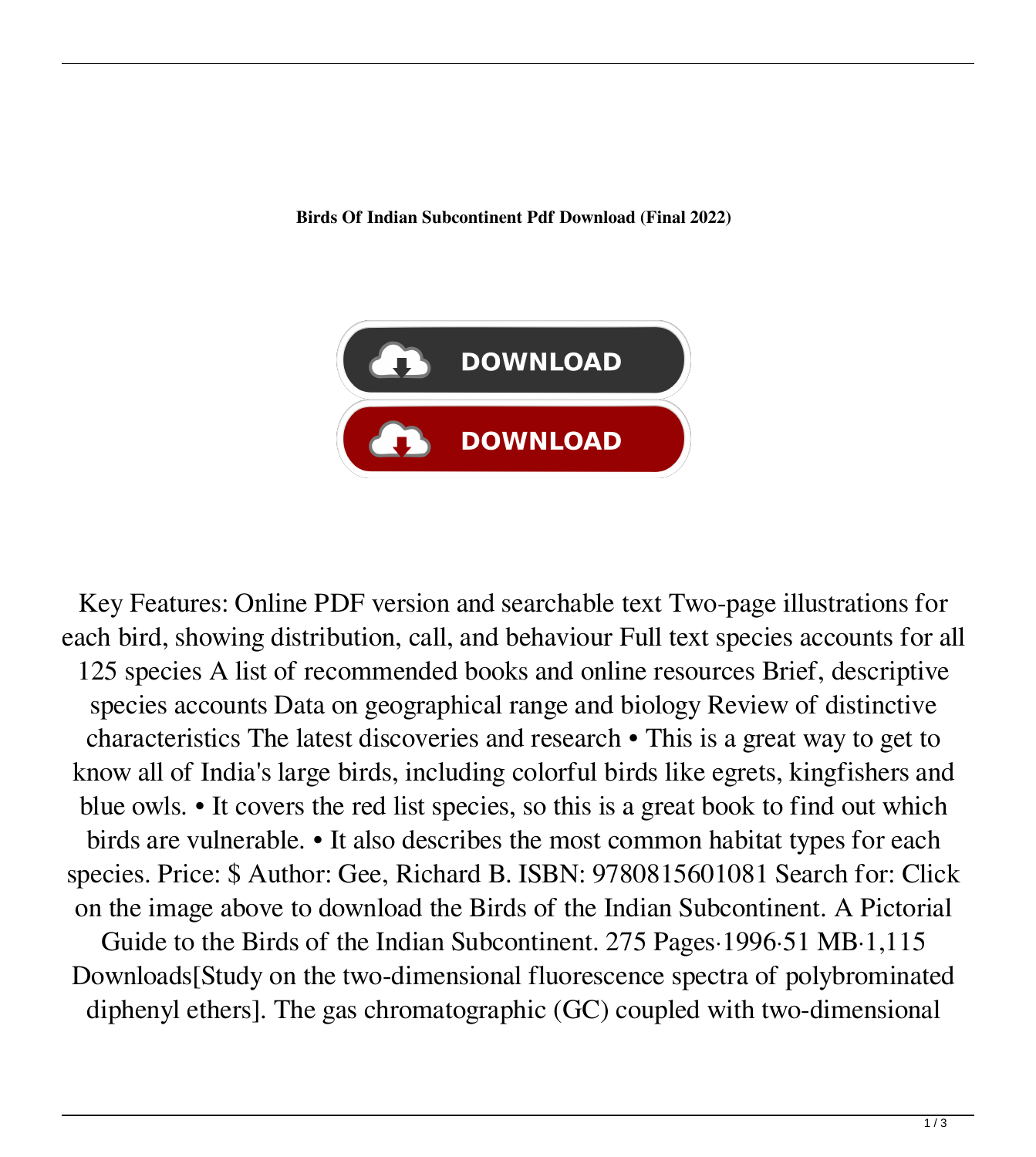fluorescence spectroscopy (GC x GC-2D-F) was developed for the qualitative and quantitative analysis of polybrominated diphenyl ethers (PBDEs) in the atmosphere. In the work, two-dimensional fluorescence spectra of PBDEs (BDE-47, BDE-99, BDE-183, BDE-100, BDE-154 and BDE-209) were measured and the fluorescence intensity ratio of peak of BDE-99/BDE-47 and BDE-99/BDE-183 was taken as an indicator for determining the isomer ratio of the congeners, which were confirmed by GC-2D-F-TOFMS. The results of GC x GC-2D-F showed that the congeners in

the atmospheric particles had various isomer ratio and congener number. The isomer ratio of BDE-99/BDE-47 in the atmospheric particles ranged from 7.04 to 15.53 and the isomer ratio of BDE-99/BDE-183 ranged from 13.94 to 22.91. The congener number of BDE-99, BDE-183, BDE-100, B